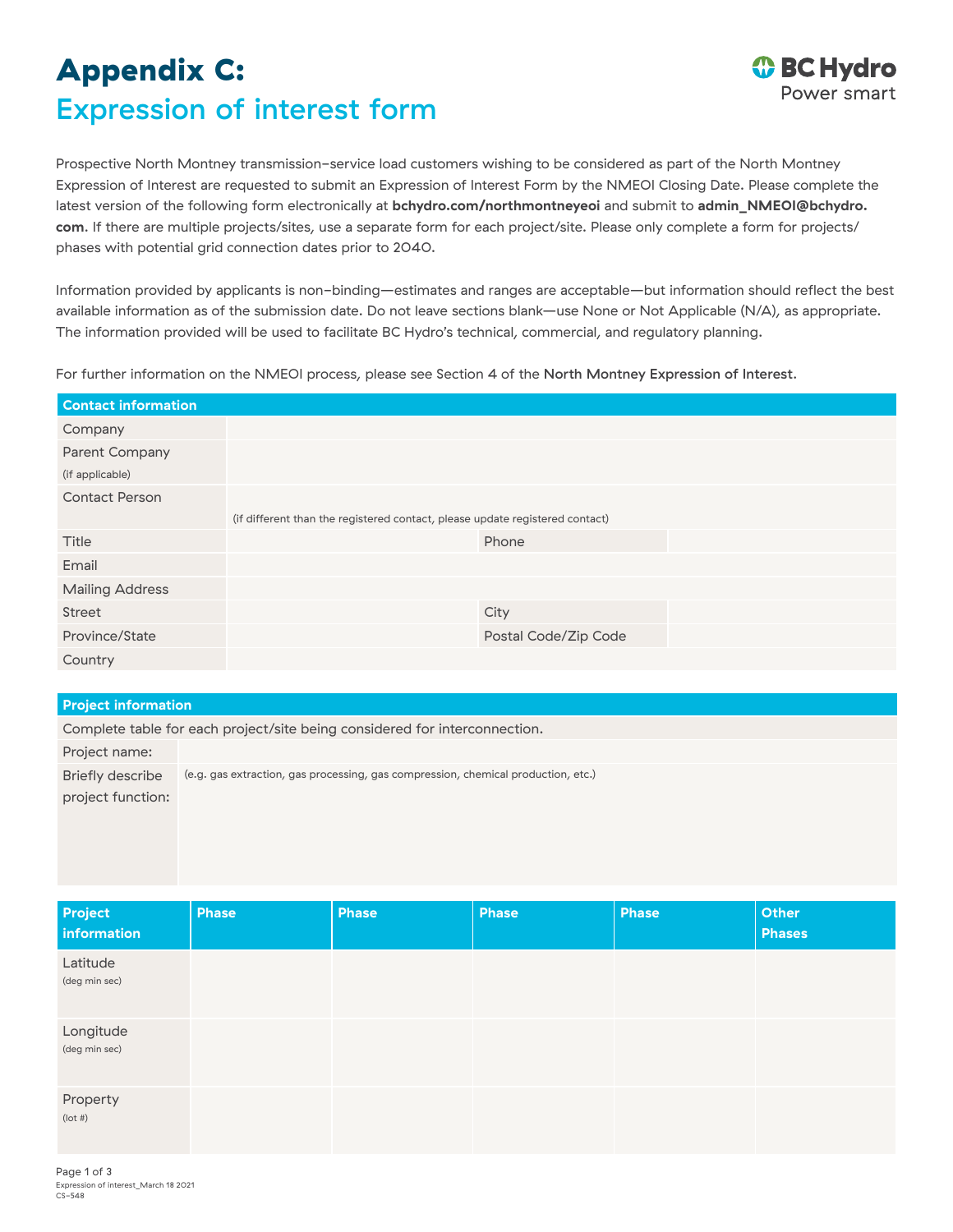| <b>Stage of development</b>                                   |  |                          |   |                          |
|---------------------------------------------------------------|--|--------------------------|---|--------------------------|
| Final Investment<br>Decision/<br>Sanction date<br>Date (yyyy) |  |                          |   |                          |
| Site Control                                                  |  | $\overline{\phantom{a}}$ |   |                          |
| Development<br>Stage                                          |  | $\overline{\phantom{0}}$ |   |                          |
| <b>Key Permits</b>                                            |  | $\overline{\phantom{a}}$ | ۰ | $\overline{\phantom{a}}$ |
| Indigenous<br>Nations<br>Consultation                         |  | -                        |   |                          |
| Stakeholder<br>Engagement                                     |  |                          |   |                          |

## **Project interconnection and load information**

- 1. This table mirrors BC Hydro's Transmission Voltage Customer Interconnection Data Form. Please complete to the extent that this information is available.
- 2. For each project phase, including existing phases and future phases to be interconnected to the BC Hydro transmission system, provide the estimated incremental Connected Load and Coincident Peak Demand, and estimated Load Factor and Power Factor after completion of the phase.
- 3. Provide only steady-state load values. Transient and dynamic load values are not required at this time.
- 4. The minimum Power Factor must be 95% or higher (when the actual load is 75% or more of the Peak Load) for the load to be interconnected to the BC Hydro transmission system.

| <b>Project Phase</b>      | <b>Requested</b><br><b>Service Date</b><br>(yyy) | <b>Service Term</b><br>(years) | <b>Connected</b><br>Load<br>(MW) | <b>Coincident</b><br><b>Peak Demand</b><br>(MW) | <b>Load Factor</b><br>$(\%)$ | <b>Power Factor</b><br>$(\%)$ |
|---------------------------|--------------------------------------------------|--------------------------------|----------------------------------|-------------------------------------------------|------------------------------|-------------------------------|
| <b>Existing Phases</b>    |                                                  |                                |                                  |                                                 |                              |                               |
| <b>Construction Power</b> |                                                  |                                |                                  |                                                 |                              |                               |
| <b>New Phases</b>         |                                                  |                                |                                  |                                                 |                              |                               |
| Phase                     |                                                  |                                |                                  |                                                 |                              |                               |
| Phase                     |                                                  |                                |                                  |                                                 |                              |                               |
| Phase                     |                                                  |                                |                                  |                                                 |                              |                               |
| Phase                     |                                                  |                                |                                  |                                                 |                              |                               |
| <b>Other Phases</b>       |                                                  |                                |                                  |                                                 |                              |                               |
| Total                     |                                                  |                                |                                  |                                                 |                              |                               |

Preferred Interconnection Voltage (kV)